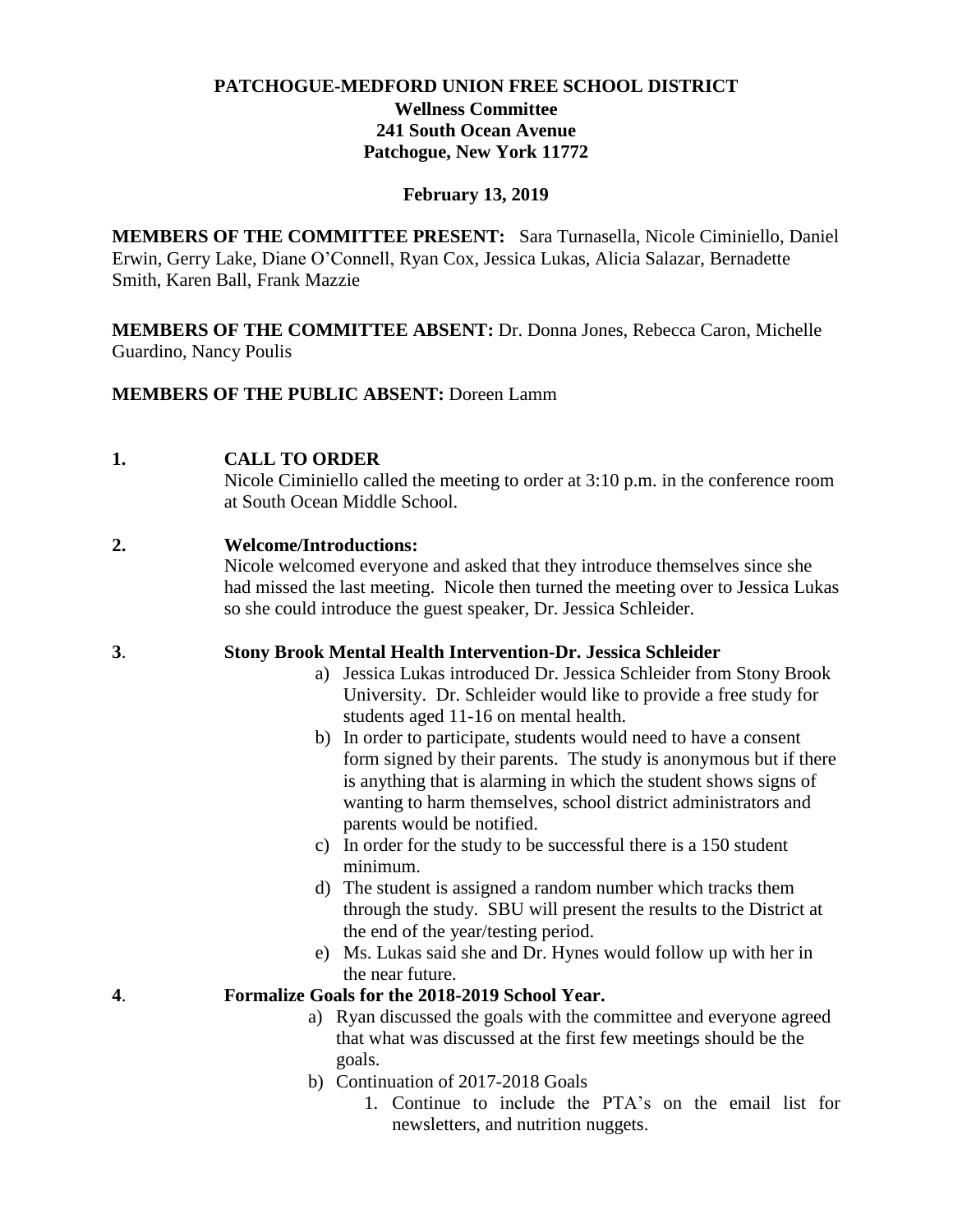# **PATCHOGUE-MEDFORD UNION FREE SCHOOL DISTRICT Wellness Committee 241 South Ocean Avenue Patchogue, New York 11772**

## **February 13, 2019**

- 2. Continue to educate elementary students about health and fitness in the following ways:
	- i. Cornell Cooperative to work with Kindergarten classes at two elementary schools to promote nutrition (Medford and Tremont).
	- ii. Taste clubs at two elementary schools (Bay and River).
- 3. Mr. Erwin will continue to analyze menus and work with students to acquire feedback on current and future menu items.
- c) Develop a Wellness Awareness Week.
- d) Develop ideas for the use of the Greenhouse at the High School.

## **5. Taste Club**

a) Bay and River are confirmed to be the two schools to have the Taste Club this year. The advisors were board approved at the January BOE meeting. Nicole informed Sara that the club can commence in March.

### **6. Wellness Week**

- a) The committee discussed the various initiatives for wellness week.
- b) Mammograms are confirmed for May 18, 2019 which are being provided by Stony Brook University free of charge
- c) Frank Mazzie discussed vision screenings for elementary aged children. This would be done May 13-21, 2019. Frank stated after attending a nurses meeting that the originally targeted grade levels for screening will be adjusted since certain grades already have vision screenings. The goal would be to capture the grades that are not being done by our nurses, namely pre-K, grade 2, and grade 4.
- d) The committee discussed doing a culminating event on Saturday May 18<sup>th</sup>. It would be a Wellness Fair. Some ideas that were discussed were as follows:
	- 1. Bike Safety
	- 2. Summer Swim Safety
	- 3. Yoga
	- 4. Fun run with parents and children
	- 5. Local vendors setting up booths
	- 6. Farmer's market